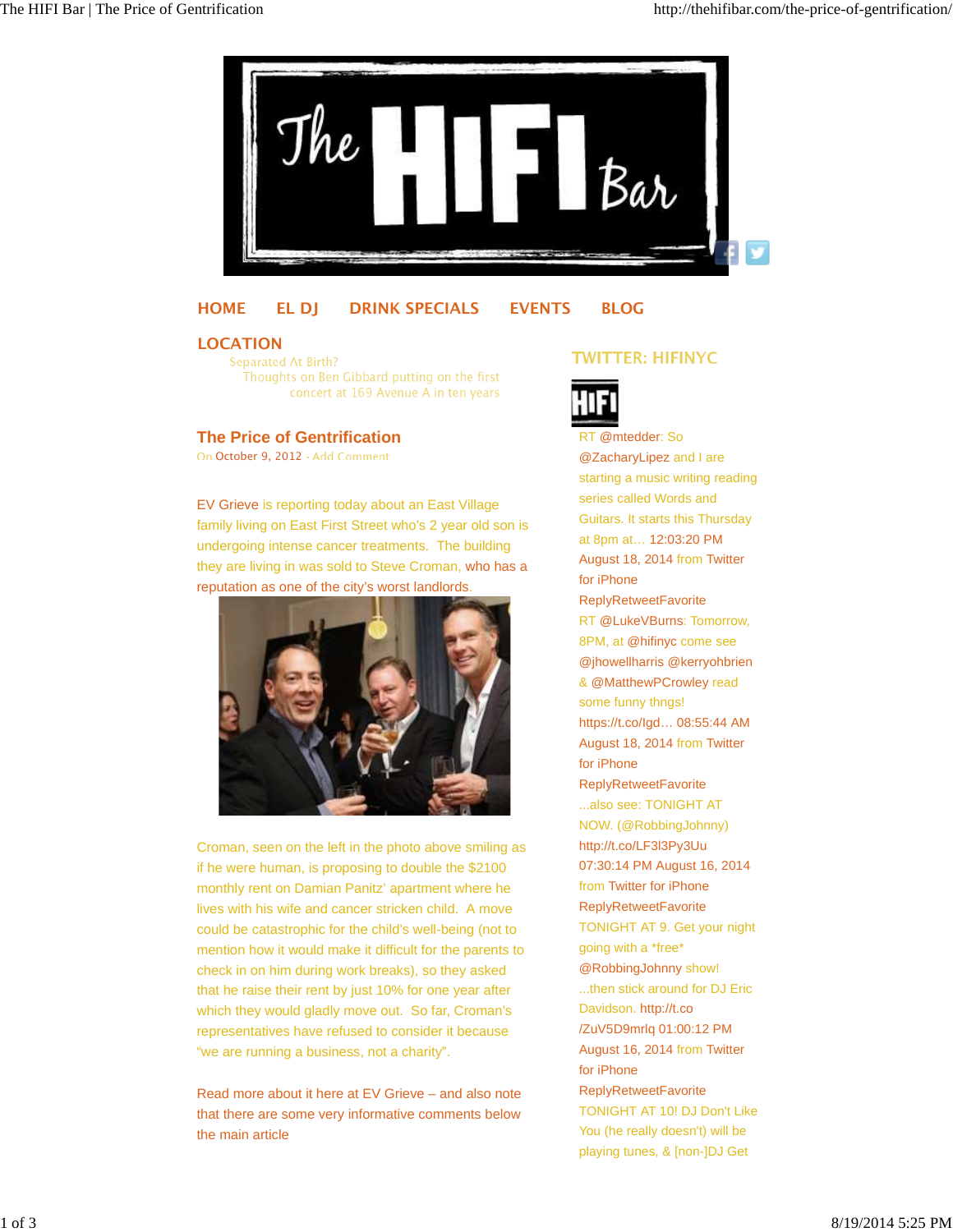$8+1$  0 **Tweet** 0

**Like**  $\sqrt{10}$ 

Off My Lawn will be slinging drinks (aka Stuto). 01:53:17 PM August 15, 2014 from Twitter Web Client ReplyRetweetFavorite TONIGHT @ 8:30. Dr. Lloyd's Back Room Trivia! 1 of tonite's 2 hosts is very, very hungover. We'll see how this goes. http://t.co/LyigpKNRhG 01:10:20 PM August 13, 2014 from Twitter for iPhone ReplyRetweetFavorite TONIGHT AT 8. A very special 3rd bday party...for THE BOOK REPORT. aka More book reports. Live. Hosted by @rhymeswithbee & @sasha\_fletcher. 12:40:29 PM August 12, 2014 from Twitter Web Client ReplyRetweetFavorite

**Follow @hifinyc** 369 followers

#### **CATEGORIES**

- Art
- Da Hood EL DJ Recommends Me Me Me Sports Uncategorized

## **ARCHIVES**

November 2013 October 2012 September 2012 August 2012 July 2012 June 2012

## **CALENDAR**

| <b>August 2014</b> |                        |  |  |  |                          |     |  |  |  |  |
|--------------------|------------------------|--|--|--|--------------------------|-----|--|--|--|--|
|                    | M T W T F S !          |  |  |  |                          |     |  |  |  |  |
|                    |                        |  |  |  | $1 \quad 2 \quad \ddots$ |     |  |  |  |  |
| 4                  | 5 6 7 8 9              |  |  |  |                          | - 1 |  |  |  |  |
|                    | 11  12  13  14  15  16 |  |  |  |                          | - 1 |  |  |  |  |
| « Nov              |                        |  |  |  |                          |     |  |  |  |  |